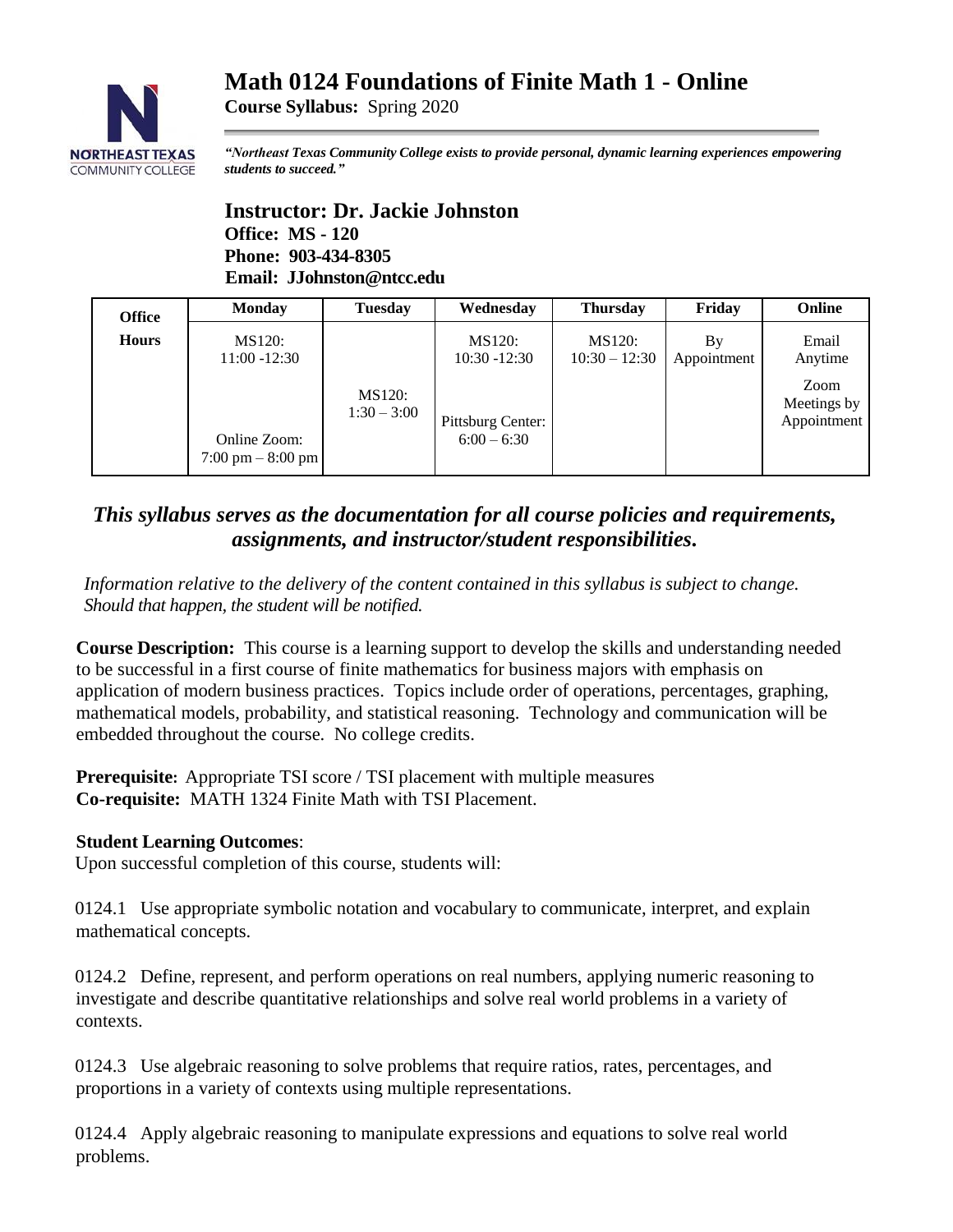0124.5 Use graphs, tables, and technology to analyze, interpret, and compare data sets.

0124.6 Construct and use mathematical models in verbal, algebraic, graphical, and tabular form to solve problems from a variety of contexts and to make predictions and decisions.

## **Core Curriculum Purpose and Objectives:**

Through the core curriculum, students will gain a foundation of knowledge of human cultures and the physical and natural world; develop principles of personal and social responsibility for living in a diverse world; and advance intellectual and practical skills that are essential for all learning.

Courses in the foundation area of mathematics focus on quantitative literacy in logic, patterns, and relationships. In addition, these courses involve the understanding of key mathematical concepts and the application of appropriate quantitative tools to everyday experience.

## **Evaluation/Grading Policy:**

Satisfactory (CR): MATH 1324 "C" or better No Credit (NC): MATH 1324 "F, W, or NC"

## **Required Instructional Materials:**

All instructional material will be available in the Blackboard course.

## **Optional Instructional Materials:**

None

**Note**: The NTCC Bookstore link is at www.ntcc.edu.

### **Minimum Technology Requirements:**

A free online TI-83 will be available in Blackboard for PCs.

Below are some technical requirements for using Blackboard that will help your experience in this course.

You will see the NTCC Tech Support email address and phone number below. Please contact them if you run into any technical problems during the semester. Please let your instructor know you are having difficulties as well.

If you need further NTCC technical support services, please contact Austin Baker or Mary Lou Pemberton at:

abaker@ntcc.edu or 903-434-8279 mpemberton@ntcc.edu or 903-434-8270

Blackboard will work on both a Mac and a PC. (Chrome Books are known to have issues with Blackboard.) It is best to access Blackboard through Fire-Fox or Chrome as your web browser. If you have trouble with any of the activities working properly, you might change your web browser as your first solution. The Default Browser in Windows 10 is Edge. This browser does not do well with Blackboard! If you will go to Windows Accessories you will find Internet Explorer still on your computer but is not your default browser. If you have any difficulties navigating with Edge, close it and go to Internet Explorer.

You can download Blackboard Student for your smart phone from the Play store or the App store**.**

More information is available for Technology Requirements and Support under the [Student Resources –](https://blackboard.ntcc.edu/webapps/portal/execute/tabs/tabAction?tabId=_14_1&tab_tab_group_id=_15_1) [Technical Support Tab in Blackboard.](https://blackboard.ntcc.edu/webapps/portal/execute/tabs/tabAction?tabId=_14_1&tab_tab_group_id=_15_1)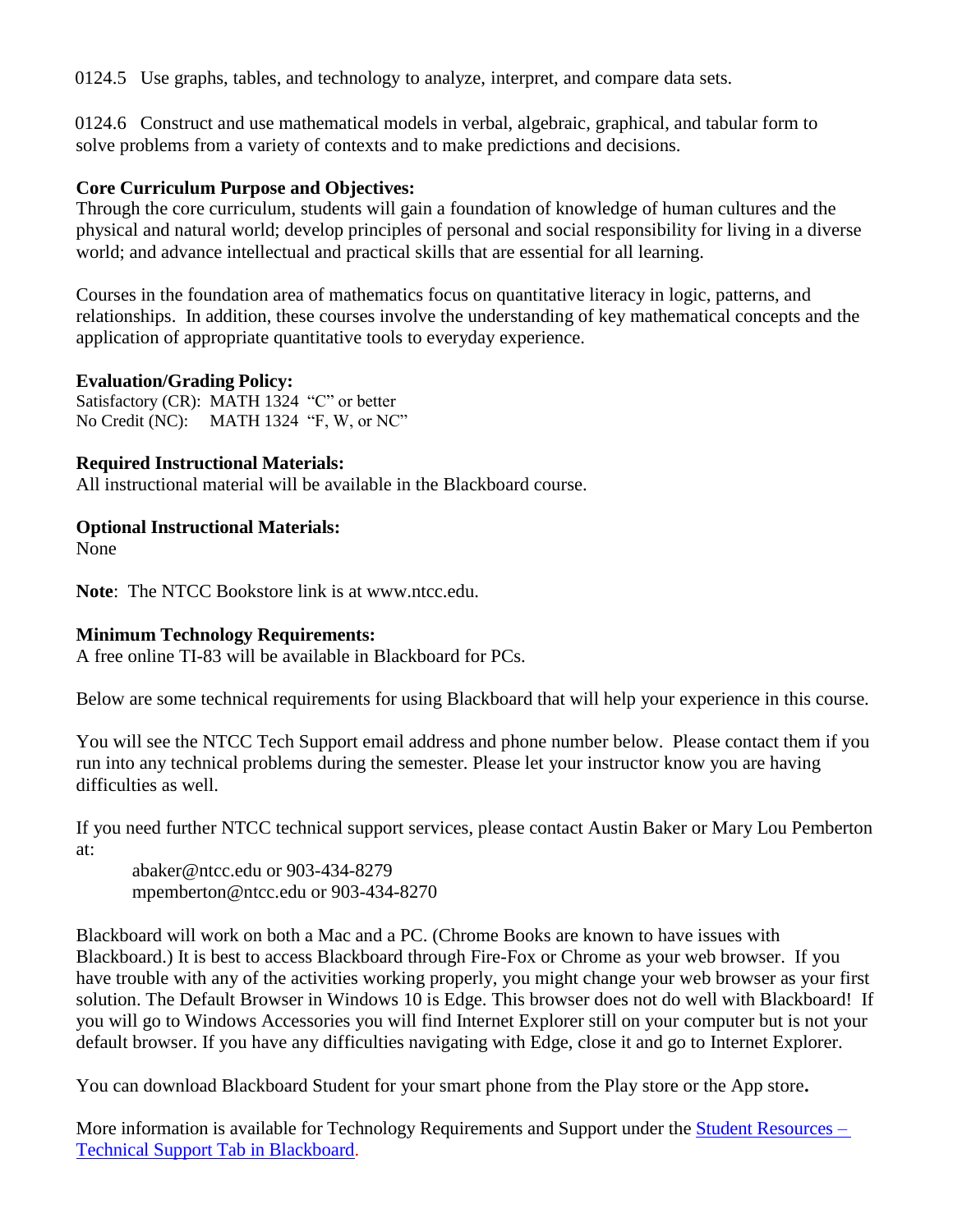## **Required Computer Literacy Skills:**

In order to ensure that you are fully prepared for your online part of the course, following is a list of expectations and requirements: Students in a hybrid and/or on-line program should be comfortable with and possess the following skill sets:

- 1. Self-discipline
- 2. Problem solving skills
- 3. Critical thinking skills
- 4. Enjoy communication in the written word

As part of your online experience, you can expect to utilize a variety of technology mediums as part of your curriculum:

- 1. Communicate via email including sending attachments
- 2. Navigate the World Wide Web using a Web browser such as Internet Explorer
- 3. Use office applications such as Microsoft Office (or similar) to create documents
- 4. Be willing to learn how to communicate using a discussion board and upload assignments to a classroom Web site
- 5. Be comfortable uploading and downloading saved files
- 6. Have easy access to the Internet
- 7. Navigate Blackboard, including using the email component within Blackboard. Instructions and tutorials for this are provided in your course.

For more information or technical assistance on using the Learning Management System, please refer to the Home Page, Orientation Module, in the important technical requirement, information and support folder in Blackboard.

#### **Course Structure and Overview:**

In this course where students are required to access activities on the Blackboard Learning Management System. A typical class involves general participation by all members in discussions regarding mathematical principles and procedures being studied. It is very important students keep up with course materials and assignments. Students are expected to watch instructional videos, read course textbook, and complete online assignments located in the Learning Management System, Blackboard by due dates.

#### **Communications:**

Emails and phone messages will be responded to with 24 hours. If you do not receive a response within 24 hours, then the email or phone message was not received. Posts in the Discussion Forum "Questions, Comments, and/or Concerns?" will be monitored by the instructor. Responses by the instructor will be within 72 hours of post. Students are expected to abide by Netiquette rules when communicating online. See this link for details: [Netiquette Rules.](http://www.albion.com/netiquette/corerules.html)

The college's official means of communication is via your campus email address. I will use your campus email address and Blackboard to communicate with you outside of class. Make sure you keep your campus email cleaned out and below the limit so you can receive important messages.

#### **Institutional/Course Policy**:

No late work will be accepted without prior approval by the instructor. Students are always expected to be respectful toward classmates and professor! Review Student Conduct in the Student Handbook. It is the student's responsibility to check Blackboard for important information/announcements regarding the course. Students should be working on course material via Blackboard every week. Do not wait until the last minute to complete and submit assignments in case of technology issues.

#### **NTCC Academic Honesty/Ethics Statement:**

NTCC upholds the highest standards of academic integrity. The college expects all students to